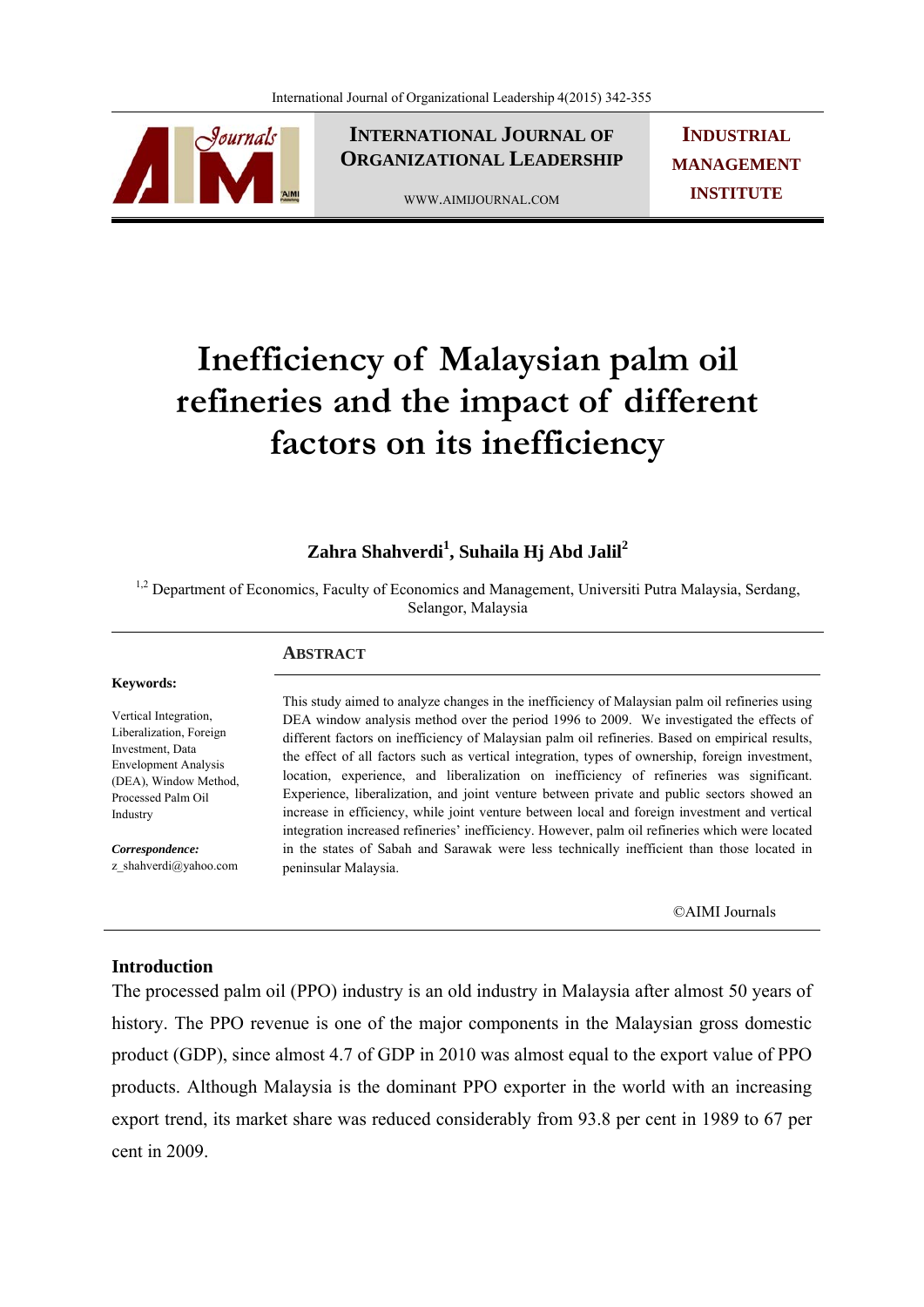According to classical trade theories, if one country produces all of the commodities more efficiently than the others, then that country will benefit from international trade. Reduction in manufacturing costs by improving efficiency through the production chain is the main contributor to the global competitiveness of an industry. Under the condition that the firms and industries are performing efficiently, the risk of losing market share due to extra costs of inefficiencies would be removed. Since inefficiency costs put pressure on the profit margins of producers or increase their output prices, it leads to loss of market share especially when the elasticity of world demand is high. Therefore, one way to increase the competitiveness of the PPO refineries in the world market is minimizing their inefficiency. Therefore, the objective of the study is to investigate the inefficiency trends of Malaysian palm oil refineries from 1996 to 2009. Furthermore, the factors that could have affected the efficiency of the industry have been studied to find a solution for increasing the efficiency and the competitiveness of Malaysian PPO in the world market. The important factors that we investigate them in this study are vertical integration, ownership, experience, foreign investment, and location and liberalization.

 The integration between upstream crude palm oil (CPO) mills and downstream (refineries) can be related to the inefficiency of refineries due to some reasons. The first reason is maintaining the quality needs of products since the free fatty acid (FFA) content of the CPO will increase very rapidly and it cannot be stored for very long before the refining processes take place. Moreover, production costs can be reduced when the refineries are integrated. These refineries can provide CPO at cheaper prices than spot prices since they are not typically forced to pay premium prices on the spot market. Also, integrated refineries are guaranteed of a continuous of supply of raw material (CPO). Finally, overhead expenses should be shared through the production chain (Jalil, 1996). Based on these reasons, it would be interesting to know whether the integrated refineries have a lower degree of inefficiency than the non-integrated ones.

 The effect of ownership on inefficiency in the Malaysian palm oil refining industry is important. Over the past decades, the role of the Malaysian government's efforts in managing some of the refineries was more considerable, while during the 1990s the government started privatization process of the refineries. At the present time, some of these refineries are completely private and in some of them, the government has less than a 35 per cent share. The experience of the refineries based on the year of their establishment varies from less than five years to more than 40 years in Malaysia. Since learning by doing is one of the sources of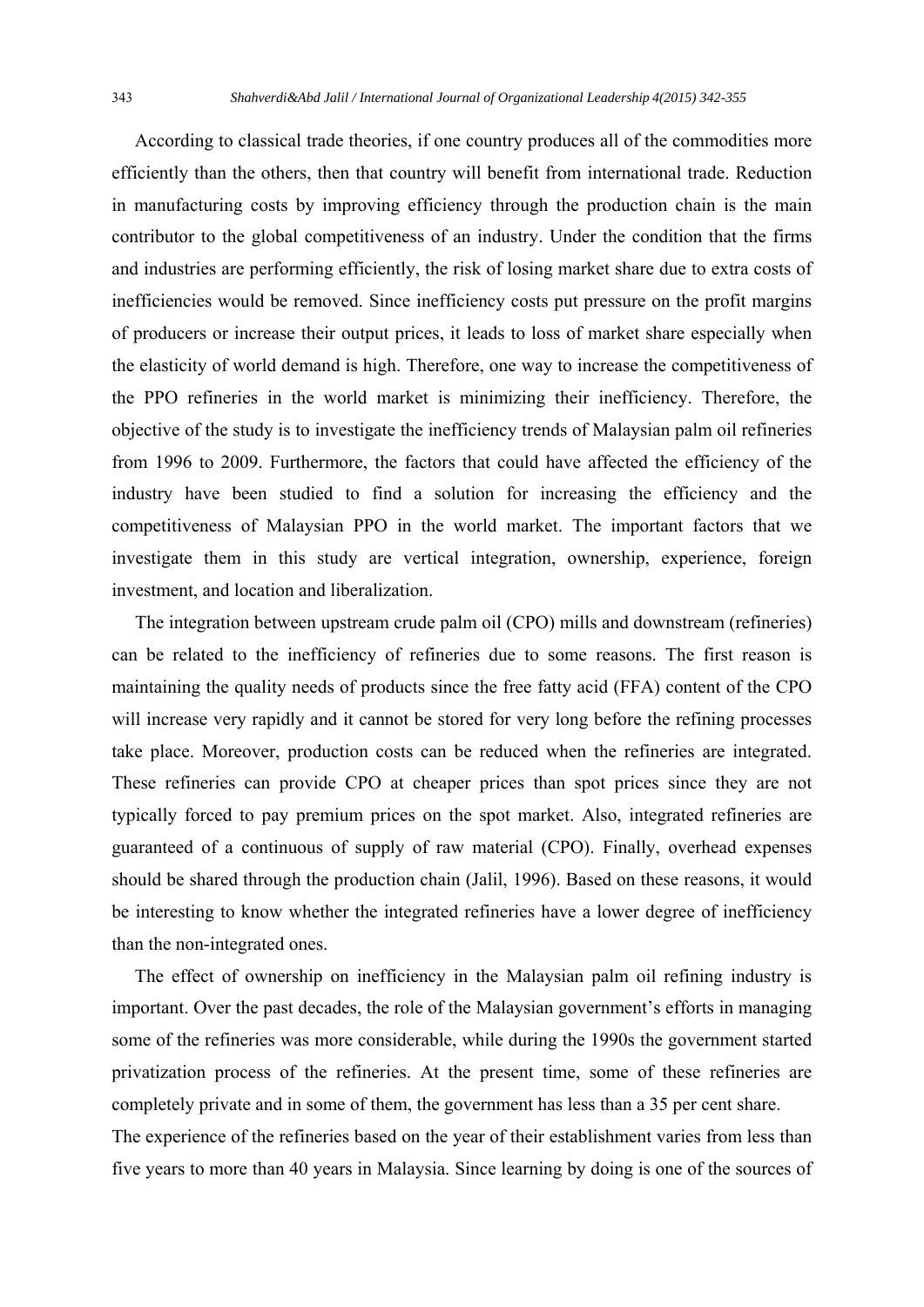changes in efficiency of firm, the study investigates its effect on the inefficiency of refineries. Some of the refineries in Malaysia have foreign as well as local investors while the others have just local investors. Since this factor can have an effect on the quality of the management and the decision-making of the refineries, the study also investigates its effect on inefficiency.

 Since the geographical location of the Sabah and Sarawak (or East Malaysia) are different than peninsular Malaysia, according to their access to the market and having the wide boundary with Indonesia to compensate for CPO shortage in the Malaysian domestic market, this factor may also produce different level of inefficiency. In 2001 and 2002, the Malaysian government temporarily lifted the CPO export tax in Sabah and Sarawak. Since this could be considered as tariff liberalization, the study will compare the inefficiency of refineries in Sabah and Sarawak in 2001 and 2002 with 1996 to 2009.

 This study tries to recognize and rank the most efficient kinds of refineries. This might help policy makers encourage the refineries to move toward the best structures based on the demonstrated effects of all these factors.

#### **The literature Review**

Assessing the relative efficiency of decision making units (DMUs) related to special properties like size, investment, and experience is the shared interest between policy makers and economists (Buckley, Cross., & Horn, 2012; Chung, 2015; Gordon, 2014; Jung, 1999; Mendelsohn & Fels, 2014; Pavlínek, 1998; Petit, Sanna-Randaccio & Sestini, 2012). Among the DMUs, they usually look for simple effective ways at different levels of efficiency in order to find strategic solutions to reduce inefficiency of industries under consideration. Dios-Palomares and Martinez-Paz (2011) believed that the next step is to investigate the potential impacts of factors which might be related to the management of resources after efficiency estimation is made. This can be done in various different ways. For example Wu, Yeung, Mok, and Han (2007) tested the effect of the contribution of capital intensity, R & D, and product differentiation on the technical efficiency improvement in clock and watch industry in southern China using DEA method. Ma, Evans, Fuller, and Stewart (2002) tried to study the effect of product structure, size, and administrative level of sample enterprises on the production efficiency and productivity of China's iron and steel industry. Mansson (2004) later looked at the relationship between different level of integration and technical efficiency in Swedish sawmill industry, while Chandra, Cooper, Li, and Rahman (1998) tried to find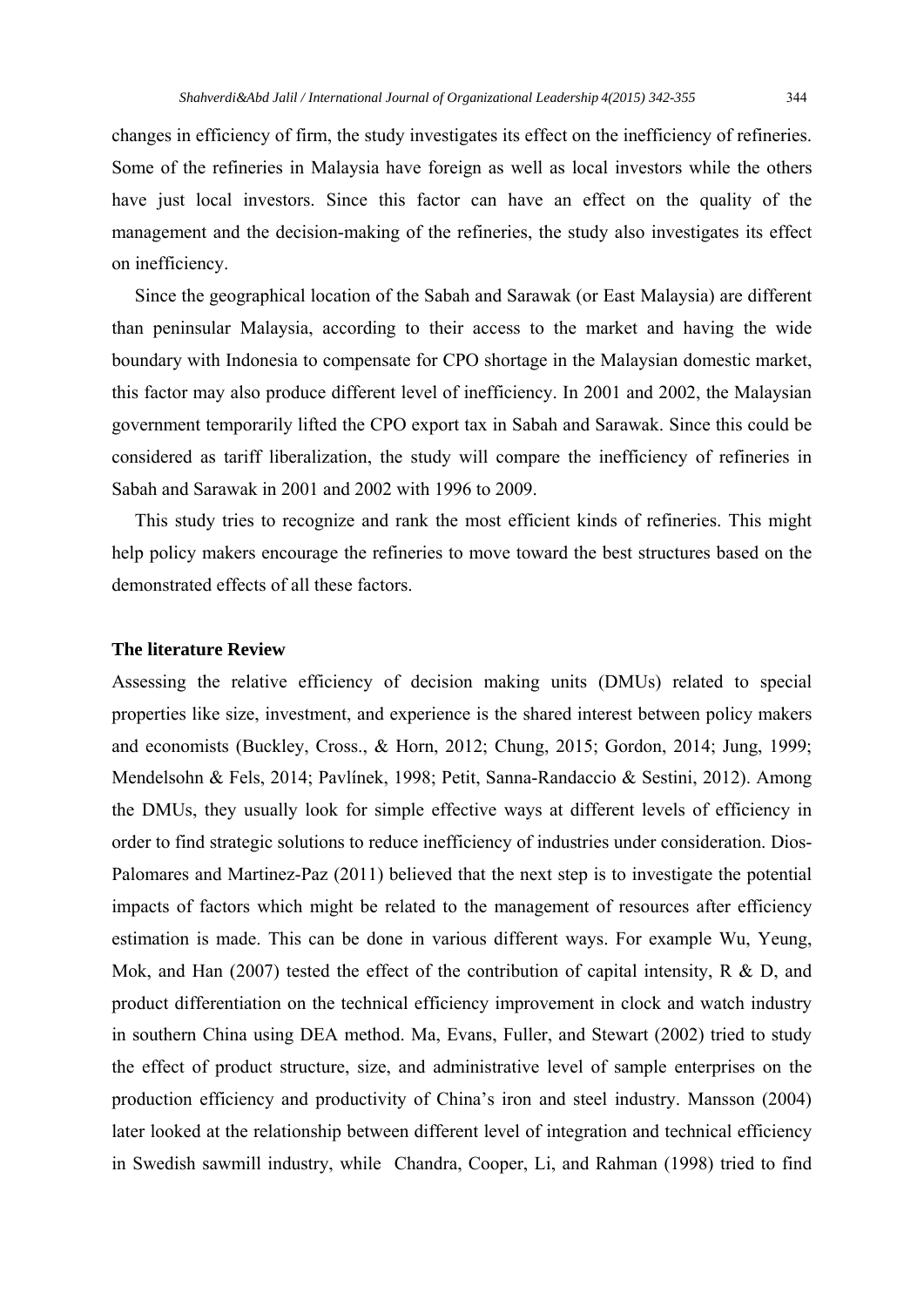the optimum level of vertical integration by considering the efficiency scores of the Canadian textile companies based on the rate of returns to scale.

 Vertical integration model is also used as a benchmark in many other studies (Gregor, 2008; Guo, Bandyopadhyay, Kenneth Cheng, & Yang, 2010; Kamatsiko, 2015; Li & Tang, 2011; Mejtoft, 2010; Ó Uallacháin, 1997; Yu, Huynh, & McGehee, 2011). Dios-Palomares and Martinez-Paz (2011) investigated the effect of different important factors affecting the efficiency of Spanish olive oil industry like skilled and experienced labor force. He and Weng (2012) later investigated the effect of ownership, autonomy, and size on efficiency of forest product processing mills in China. Margaritis and Psillaki (2009) studied the French manufacturing firms. They believed that factors such as size, profitability, asset structure, growth opportunities, and ownership structure also have strong direct effects on efficiency. For the purpose of the study, we will study how much vertical integration, liberalization, experience, location, ownership, and type of investment have the effect on the inefficiencies of Malaysian palm oil refining industry.

 Although the purpose of all the above mentioned studies is to investigate the effects of the different factors on efficiency, they all use different approaches in their investigation. Tobit model and OLS regression model seems to be the most commonly used method. Recently the truncated regression model with bootstrapping procedure is also used in the studies. Other approaches like Mann-Whitney test and Pearson rank correlation have also been used in the literature. For example, Dios-Palomares and Martinez-Paz (2011) and He and Weng (2012) used truncated regression model with bootstrapping procedure. Mansson (2004) applied the Mann–Whitney test while Wu et al. (2007) used Tobit model. Ma et al. (2002) just compared the mean efficiency of different groups. Other studies also applied some other statistical tests to compare the efficiency of different group of DMUs (Banker, 1993; Banker & Chang, 1995; Banker, Janakiraman & Natarajan, 2004). Since all of the factors which we intended to investigate are highly polarized, statistical tests similar to Banker (1993) and Banker and Chang (1995) seemed to be most appropriate for our studies.

## **Method**

In order to study the sources of inefficiency in the Malaysian palm oil refineries, we classified the refineries into two groups based on five different factors of integration, location, ownership, liberalization, and the types of investors. Such differences could be the source of different rates of inefficiencies in the refineries.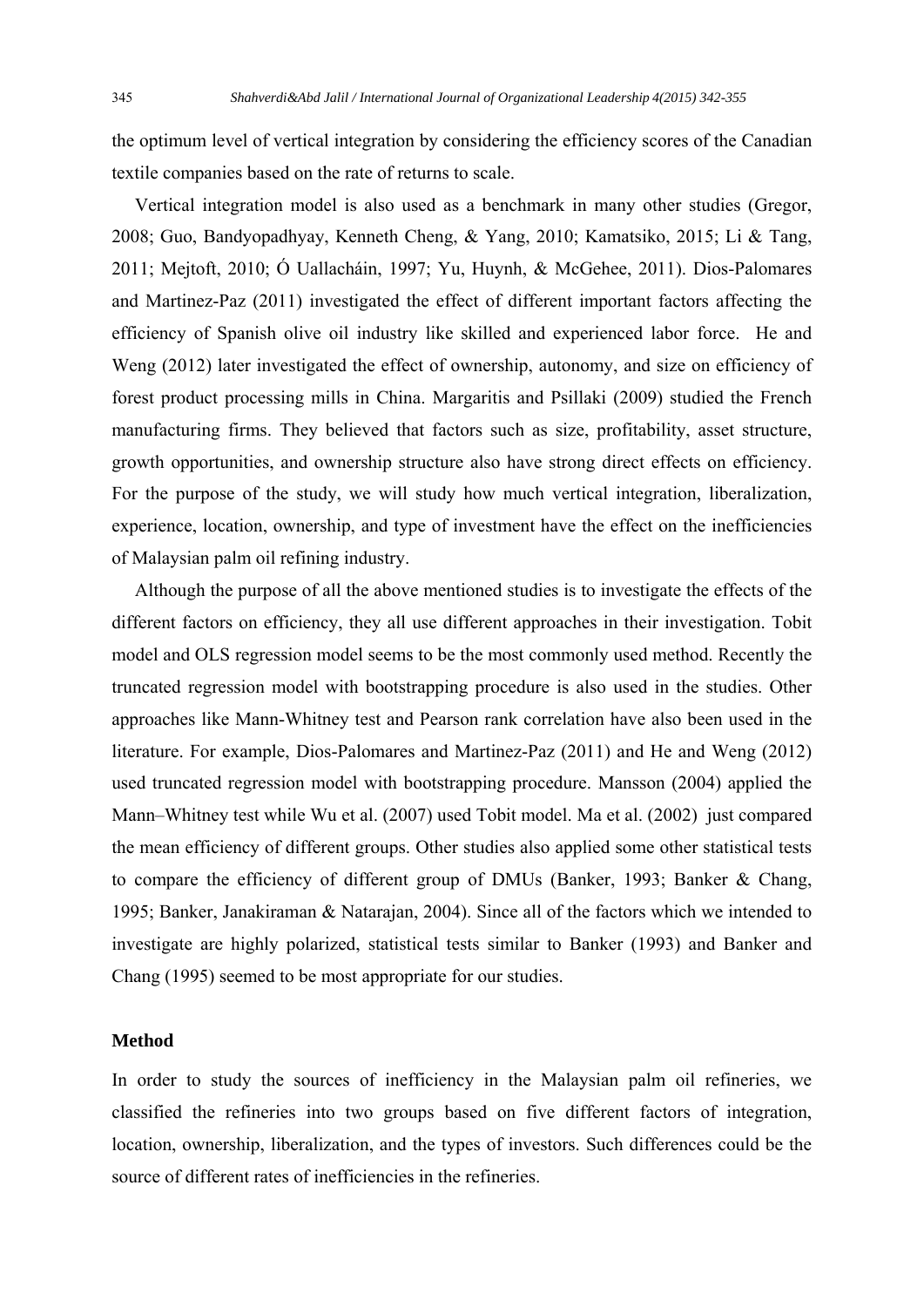To compare the inefficiencies between the two groups of refineries, we applied test statistics similar to Banker (1993) and Banker and Chang (1995). Following Banker and Chang (1995) the technical inefficiency estimates could be calculated by solving the following BCC linear program model.

 $68 - 128$ 

$$
s.t. \sum_{j=1}^{n} x_{ij} \lambda_j \le x_{to} \qquad t = 1, 2, ..., m
$$

$$
\sum_{j=1}^{n} y_{rf} \lambda_j \ge \theta y_{ro} \qquad r = 1, 2, ..., s
$$

$$
\sum_{j=1}^{n} \lambda_j = 1 \qquad \lambda_j \ge 0
$$

Where  $\theta^*$  represents estimated inefficiency score which is greater than one,

*s* is the number of outputs,

*m* is the number of inputs,

*n* is the number of refineries,

 $x_{ij}$  is the amount of input (*i*) which has been applied by *j* the refinery,

 $x_{i0}$  is the amount of input (*i*) which has been applied by refineries under evaluation,

 $y_{ri}$  is the amount of output (*r*) which has been applied by *j* the refinery,

 $y_{r0}$  is the amount of output (*r*) which has been used by the refineries under evaluation,

 $\lambda_j$  is the level of activity of efficient Decision Making Unit (DMU) or weights of inputs and outputs that define production frontier. It can also denote individual intensity variables which are achieved when solving the efficiency problem.

 Banker (1993) proved that for any given set of DMUs, the asymptotic distribution of the DEA inefficiency estimators is the same as their true distribution. He employed this property to suggest statistical tests of hypotheses by using the DEA inefficiency estimators. These hypotheses testing could be applied to determine whether one type of DMUs is more efficient than the other. Banker also explained that since the mean and variance of inefficiency scores are unknown therefore some distributional assumption must be made to evaluate parameters and create good statistical test procedures. Based on Banker's point of view, if we suppose that N<sub>1</sub> is a sample of subgroup  $G_1$  and N<sub>2</sub> is a sample of subgroup  $G_2$ , the null hypothesis of no difference in technical inefficiency between the two subgroups of refineries can be tested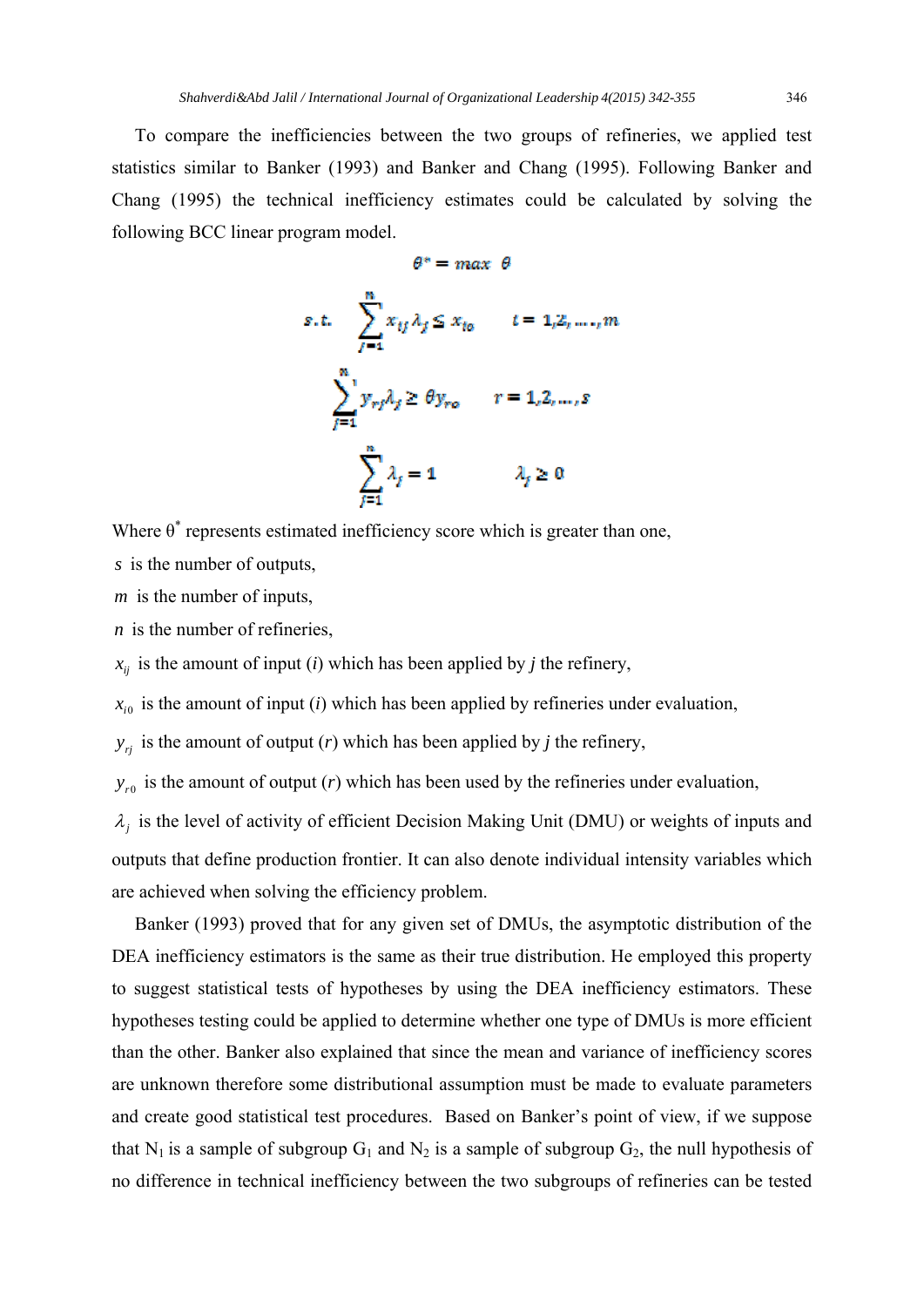by employing the following procedures: Firstly if  $\theta_i$  is distributed as exponential over the range of  $[0, \infty)$ ; therefore, there was no difference between inefficiency of two groups of refineries regarding to the null hypothesis. Therefore the test statistic will be:

$$
\frac{\sum_{j\in G_1}(\theta_j-1)^2/N_1}{\sum_{j\in G_2}(\theta_j-1)^2/N_2}
$$

 $\theta_i$  is the technical efficiency score and its value might be evaluated relative to the critical value of F distribution with  $(2 \text{ N}_1, 2 \text{ N}_2)$  degrees of freedom. Secondly, if  $\theta_i$  is distributed as half normal over the range of  $[0, \infty)$ ; hence, there was no difference between the two groups of refineries considering the null hypothesis.

 Similar to the previously examined test, the value of this test statistic can also be evaluated relative to the critical values of the F distribution with  $(N_1, N_2)$  degrees of freedom. Finally, if no parametric assumptions are preserved about the probability distribution of inefficiency, then Kolmogorov-Smirnov (K-S) type of nonparametric tests may be utilized instead of the above parametric tests (Banker, 1993; Banker, Janakiraman, & Natarajan, 2004). The K-S test is a nonparametric test which can be used to compare two samples. K-S statistic quantifies a distance between the empirical distribution function of two samples. Therefore, the two samples were drawn from the same distribution and it meant that the distributions of the two samples were similar.

 This study focused on employing primary data collected from the field survey of 27 active refineries out of all 50 active refineries in West and East Malaysia from 1996 to 2009. The data collection was done by applying structural questionnaires that have been sent to refineries. The questionnaires provide more reliable information in relation to inputs and outputs which are not usually available in secondary data. Refineries receive crude palm oil (CPO) as input and then transform and refine it into pure plant oil (PPO). The most important products of the refineries are consisted of refined bleached deodorized palm oil (RBD Palm oil), refined bleached deodorized palm stearin (RBD palm stearin), refined bleached deodorized palm olein palm oil (RBD palm olein), and palm fatty acid distillate (PFAD) in metric tons.

 Besides CPO, the refineries use other important inputs such as capital, labor, fuel and electricity. The declared total refining loss of CPO during the refining process for all firms is usually less than one per cent, i.e., the CPO is considered to have been efficiently utilized during the refining process. Henceforth, this study focused on capital cost, labor, and total utility and taking them as other inputs of the refining process.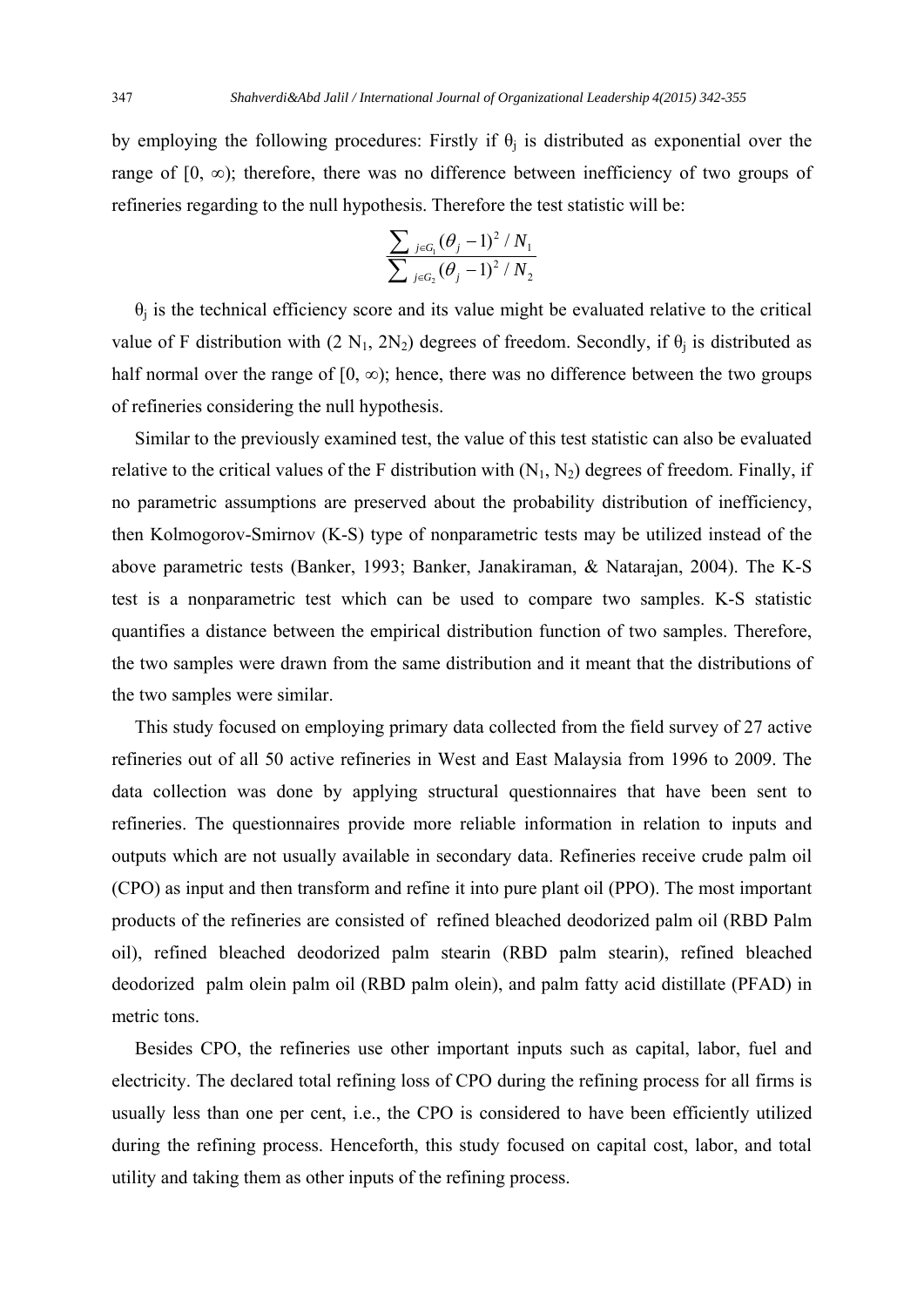The limitation of the method was that when comparing the inefficiency between the two different groups, the samples size should be large (Banker, 1993; Banker & Chang, 1995). To overcome the problem of a small sample size, we used a window DEA approach to increase the volume of our sample similar to Banker et al. (2004) and Bosetti, Cassinelli, and Lanza (2003) studies. In this approach, every refinery in each different year is treated as a different refinery which helps increase the volume of the sample. It means that a refinery's performance in each year is compared with its performance in other years and with the performance of the other refineries. However, the panel data is not considered a balanced panel data since some of the refineries have been established between 1996 and 2009. Apparently, some refineries' data from the beginning part of the study (1996) was not available. Since we used the window DEA approach, the capital and fuel costs were converted to real costs by applying Malaysia consumer price index (CPI). Table 1 (see Appendix 1) presents the basic statistics for input and output variables from 1996 to 2009 including mean, standard deviation, minimum, and maximum.

# **Results**

Banker and Change (2006) stated that DEA method is very sensitive to the presence of outlier data and removing the outlier data by applying the super efficiency model increases the accuracy of efficiency scores. Therefore, we first applied the Anderson and Peterson (1993) method to calculate the super efficiency scores of efficient refineries. Then we used the conventional DEA approach on the remaining observations and calculate the more accurate inefficiency scores that are shown in Table 2 (see Appendix 2).

 Based on the results, the average inefficiency of firm 7 was one and the average inefficiency scores of firms 6, 11, 13 and 26 were also near to one. It means that these firms were mostly efficient from 1996 to 2009. The highest inefficiency rate was related to firm 23 while the inefficiency rates of firms 8 and 20 were rather high. As shown in Figure 1, the inefficiency rate of the palm oil refineries increased from 1.18 in 1996 to 2.02 in 2009, although it decreased slightly from 1.18 to 1.06 between 1996 and 2001. The lowest inefficiency score was related to 2001. The comparisons of CPO price and inefficiency rates showed that the lowest inefficiency and CPO price were related to 2001. When the CPO price was low in the world market, Malaysian CPO exporters did not have enough incentive to export CPO. As a result, there was enough CPO in the domestic market for PPO producers, and in this case they produced more PPO while the amount of capital and labor were the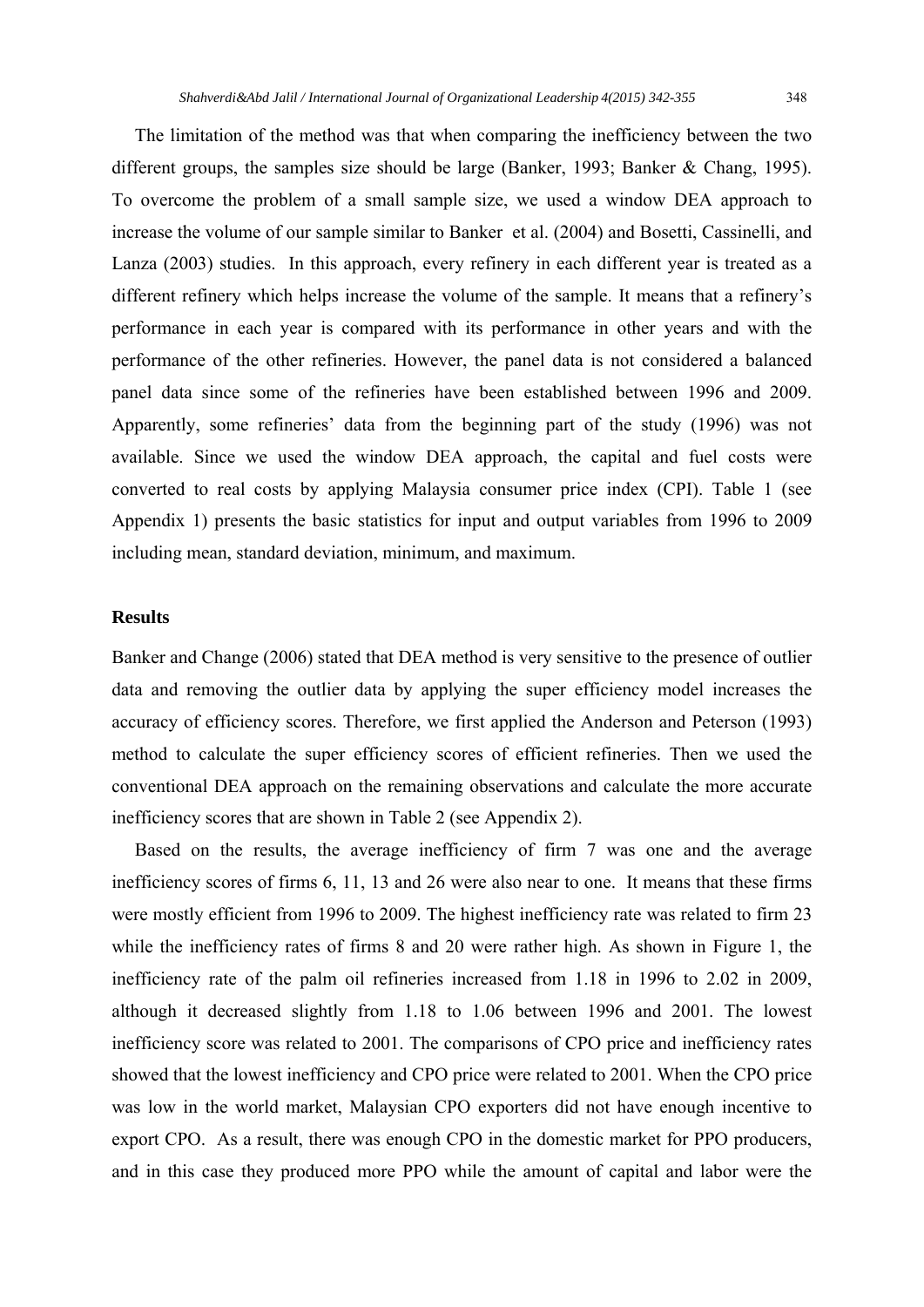same as before in a way that produce less inefficiency in the refineries. In 2007 and 2008 the prices of CPO and PPO were very close to each other and there was also a CPO shortage on the domestic market due to unfavorable weather conditions in 2007. So, refineries especially integrated ones did not have motivation to process the CPO since they could still sell CPO at the same price as PPO without paying extra costs to refine the CPO. Henceforth, there was a considerable increase in inefficiency of refineries since they had PPO spare production capacity.



*Figure 1.* Trend of technical inefficiency (output oriented) of the palm oil refineries (1996-2009)

 Based on the inefficiency scores, we categorized the refineries as reflected in Table 3 below.

Table 3

*Groping Refineries based on Factors that Affect Inefficiency* 

| $\circ$        | JJ.                                                         | JJ                                |                                   |
|----------------|-------------------------------------------------------------|-----------------------------------|-----------------------------------|
|                | <b>Inefficiency Determinant</b>                             | Number of the Refineries in Group | Mean Inefficiency Scores in Group |
| Integration    | Integrated                                                  | 226                               | 1.35                              |
|                | Unintegrated                                                | 50                                | 1.31                              |
| Ownership      | Private                                                     | 200                               | 1.85                              |
|                | Government and Private                                      | 76                                | 1.16                              |
| Investor       | Local                                                       | 196                               | 1.64                              |
|                | Local and Foreign                                           | 118                               | 1.73                              |
| Location       | Peninsular Malaysia                                         | 162                               | 1.96                              |
|                | Sabah and Sarawak                                           | 115                               | 1.20                              |
| Experience     | More than 20 years                                          | 187                               | 1.20                              |
|                | Less than 20 years                                          | 40                                | 2.05                              |
| Liberalization | Years 2001 and 2002(no CPO<br>export tax)                   | 17                                | 1.12                              |
|                | All years during (1996 to 2009)<br>other than 2001 and 2002 | 98                                | 1.21                              |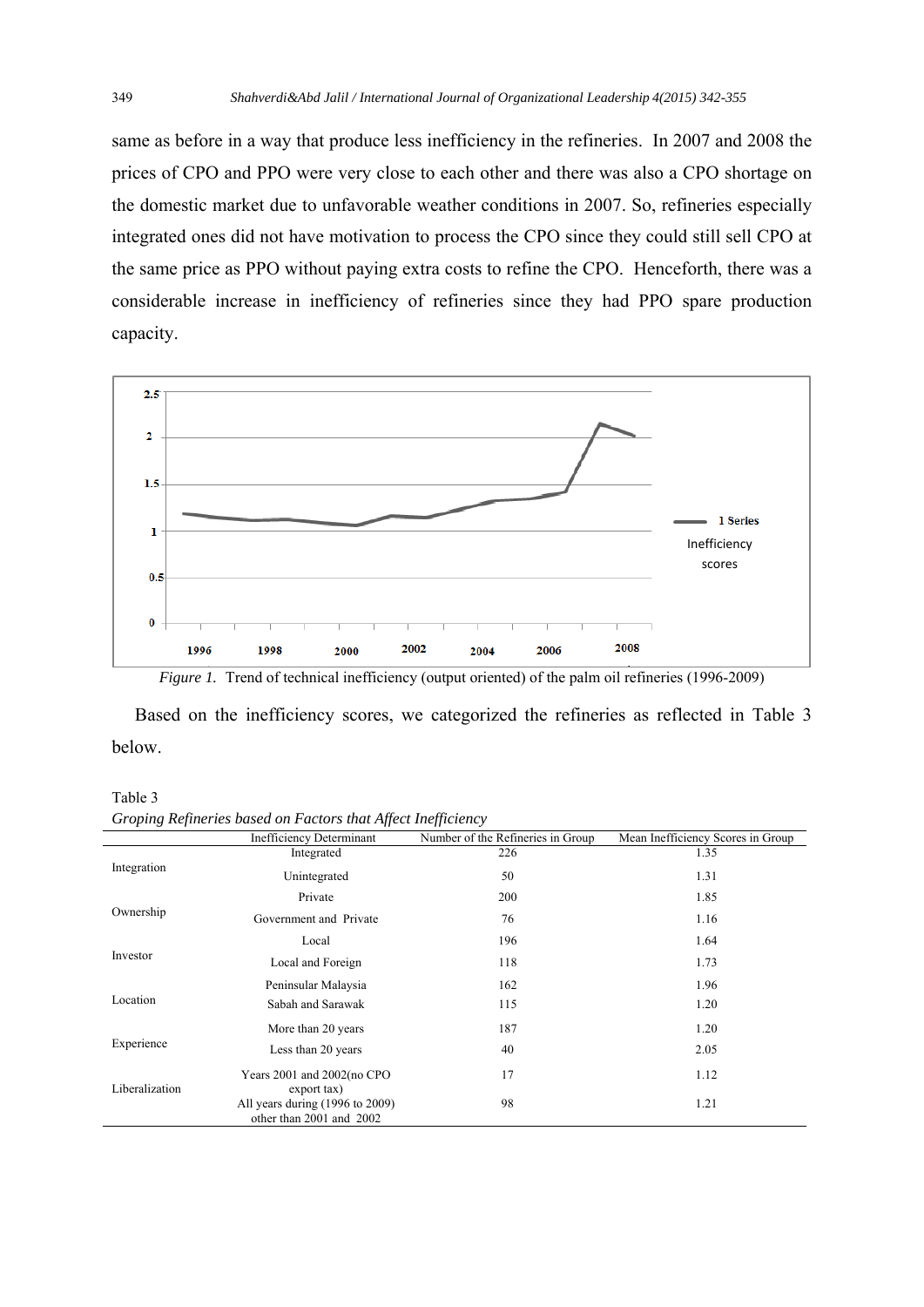To analyze these factors individually, we first look at vertical integration. Those refineries that have palm oil mills are considered integrated. In our sample only 4 refineries out of 27 are non-integrated. After applying a window approach during 1996 to 2009 and removing the outliers, the number of the integrated refineries in our sample is 226 while the second group comprises non-integrated ones consisted of 50 refineries.

 Throughout the past few decades, the role of Malaysian government in managing some of the refineries was more considerable, while during the 1990s the government started a privatization process in these refineries. Palm oil refineries now have two types of ownership. Some of them are 100 per cent private and in some of them the government has less than a 35 per cent share. However the majority of refiners are 100 per cent private. Therefore, we divided them into two groups based on the differences in ownership including private and mixed. In our sample 7 refineries out of 27 have mixed ownership. After paneling the data from 1996 to 2009 and removing the outliers, the number of the 100 per cent private refineries in our sample reached 200 ones while the second group comprised of 76 refineries.

 In Malaysia, most of the palm oil refineries' investors are local but still there are some refineries that are joint ventures with foreign as well as local investors. In this study, we classified the refineries into two groups, namely local and mixed investors. In our sample 7 out of  $25<sup>1</sup>$  refineries were joint ventures. After using panel data and removing the outliers, the number of local refineries in our sample was 196 while the second group included 118 refineries.

 The difference between geographical locations of the firms from an economic point of view was important since it could create different access to markets or key raw materials for producers. In case of the palm oil refineries in Malaysia, they could be divided into two different groups. In 2009, 16 refineries out of 51 were located in eastern Malaysia (11 in Sabah and 5 in Sarawak) and rests of them were located in peninsular Malaysia. Our sample contained 10 refineries in Sabah and Sarawak and 17 refineries in peninsular Malaysia. After applying panel data and removing the outliers, our sample comprised of 115 refineries was remained in Sabah and Sarawak.

 Processed palm oil industry is known as an old industry in Malaysia and most of the refineries have more than 30 years experience in PPO production. Therefore, it is expected that the longer serving refineries exists, the more efficient they will be due to their experiences in the trade. We again divided the refineries into two groups, namely refineries

<sup>&</sup>lt;sup>1</sup> Two of the refineries did not announce their investors so we eliminate them from this inefficiency comparison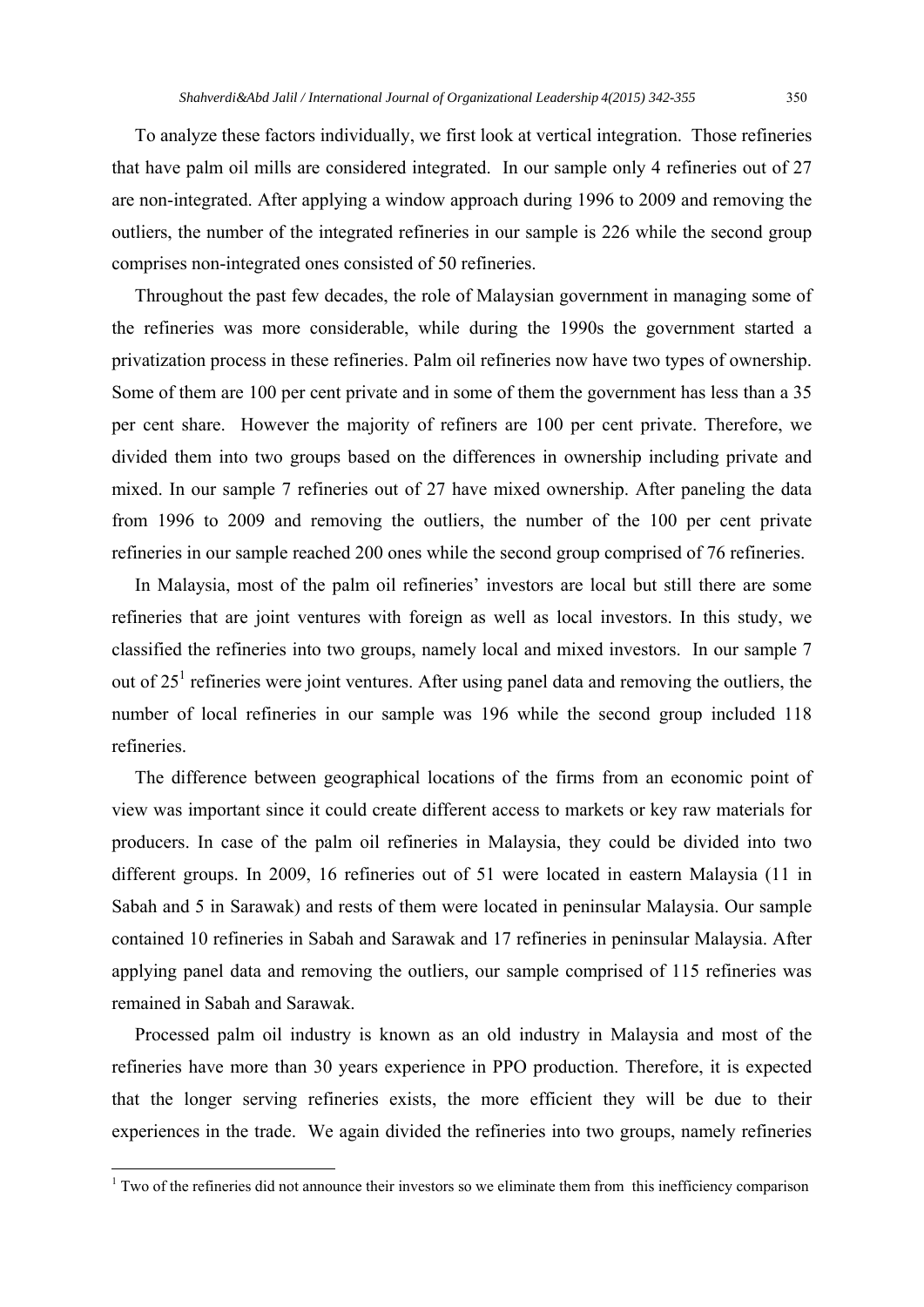with less and more than 20 years experience. In our sample, 7 refineries out of  $23<sup>2</sup>$  were established less than 20 years ago. Hence, the panel data comprised of 40 new and 187 old refineries.

 Malaysian government cut the export tax rate of CPO in 2001 and 2002 in Sabah and Sarawak refineries. In this study, we investigated the impact of the export tax cut on inefficiency of the Sabah and Sarawak refineries. Our sample comprised of 10 refineries in Sabah and Sarawak refineries. After using the panel data and removing the outliers, we had a sample contains 98 refineries which 17 of them were related to 2001 and 2002.

 Table 4 shows the result of the significant impact of the above mentioned factors on inefficiency of the Malaysian palm oil refineries based on the Banker's sum of squares ratio test and K–S test. All the factors show that it has at least one (if not all) significant impact on any of given tests.

Table 4

*The Result of Comparing in Efficiency between Grouped Refineries* 

| $\cdot$ .      |                         |                                    |                         |  |
|----------------|-------------------------|------------------------------------|-------------------------|--|
| Test           | Banker's Sum Ratio Test | Banker's Sum of Squares Ratio Test | Kolmogorov–Smirnov Test |  |
| Factor         | (Exponential)           | (Half Normal)                      | (Unknown )              |  |
| Integration    | 1.12                    | $7.18*$                            | $0.17**$                |  |
| Ownership      | $2.43*$                 | $27*$                              | 0.13                    |  |
| Investor       | 0.86                    | $4.40*$                            | $0.20*$                 |  |
| Location       | $2.14*$                 | $30.76*$                           | $0.19*$                 |  |
| Experience     | 0.21                    | 0.02                               | $0.22*$                 |  |
| Liberalization | $1.67*$                 | $3.44*$                            | 0.36                    |  |
|                |                         |                                    |                         |  |

Note: \*\*Significant at 10%

\*Significant at 5%

 The result of the tests showed that according to the K-S test, the difference between inefficiency of the integrated and non-integrated refineries was significant at the 10 per cent while based on Banker's sum squares ratio test, it was significant at the 5 per cent. Since the integrated refineries could deliberately choose to export CPO or PPO, when the prices of CPO and PPO were very close to each other, they might choose to export CPO instead of PPO and saved more costs related to PPO producing. The significant reduction in the differences between PPO and CPO prices in the world market during 1996 to 2009 could be the possible reason behind the existence of more inefficiency in the integrated refineries. However, we expected that the inefficiency of this group to be less than non-integrated refineries since these integrated refineries can secure their own access to the CPO when the CPO supply is not stable in the market.

 Based on Banker's sum squares ratio tests, the difference in inefficiencies of government linked refineries and private refineries were significant at the 5 per cent. Mixed ownership

<sup>&</sup>lt;sup>2</sup> 4 refineries did not announce their establishment year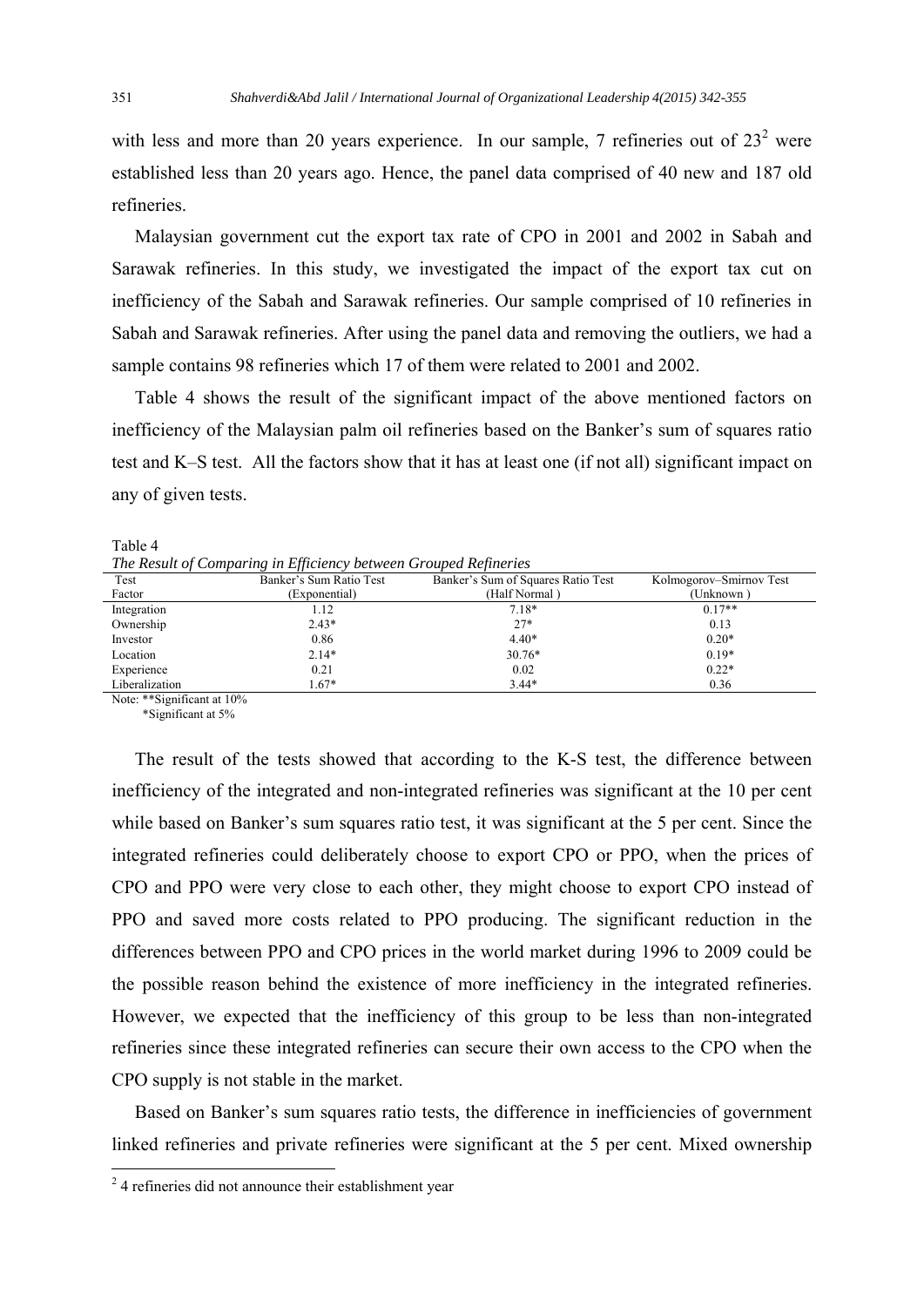refineries were more efficient than the private ones since the average energy inefficiency of the private refineries (1.85) was more than for mixed ownership refineries (1.16). It could be attributed to secure supplies of inputs like fuel, CPO, and loans to expand the capital for the refineries that had strong government connection. Lack of the CPO and fuel were two reasons for stopping the operations in some years which have been reported by refineries in the questionnaires. For example at the time of CPO shortage in the market when domestic producers had more interest in exporting rather than selling the CPO to domestic consumers, getting the approvals to import CPO, and other bureaucratic steps were most likely easier for refineries which had government connection.

 Based on K-S test and Banker's sum of squares ratio test, the effect of investor types in refineries' inefficiency was significant at the 5 per cent. Since the average inefficiency of the local refineries was 1.64 while the value for the mixed investor refineries was 1.73, the performance of local investor refineries was better than mixed investor refineries' performance. These differences could be attributed to the experience of local refineries which applied to manage their refineries better than the other group. However, according to Banker's sum of squares ratio test there was no significant difference between the efficiency of these two groups.

 The impact of location based on all three tests was significant on the inefficiency of the palm oil refineries. The average inefficiency of the Sabah and Sarawak refineries was 1.20 while the average inefficiency of the refineries located in peninsular Malaysia was about 1.96. It showed that the performance of Sabah and Sarawak refineries was better than those of Peninsular Malaysia. It could be related to their access to the CPO and PPO markets since they all were located very close to the ports. One of the reasons for the refineries to ceasing operation of refineries was the fullness of their storage tanks after production, so access to the market by being close to the ports could be one of the advantages that Sabah and Sarawak refineries benefit from. Additionally, since Indonesia has a border with Sabah and Sarawak refiners, obtaining foreign CPO for the refineries in addition to domestic CPO was easier. In 2009, 46 per cent of the matured oil palm planted areas were located in Sabah and Sarawak while 42 per cent of production capacity was related to them. It indicated that they had better access to CPO rather than peninsular refineries. The average inefficiency of the new refineries was 2.05 and for old refineries it changed to 1.23. It means that on average, the old refineries were more efficient than the new ones. Based on the K-S test, the difference at the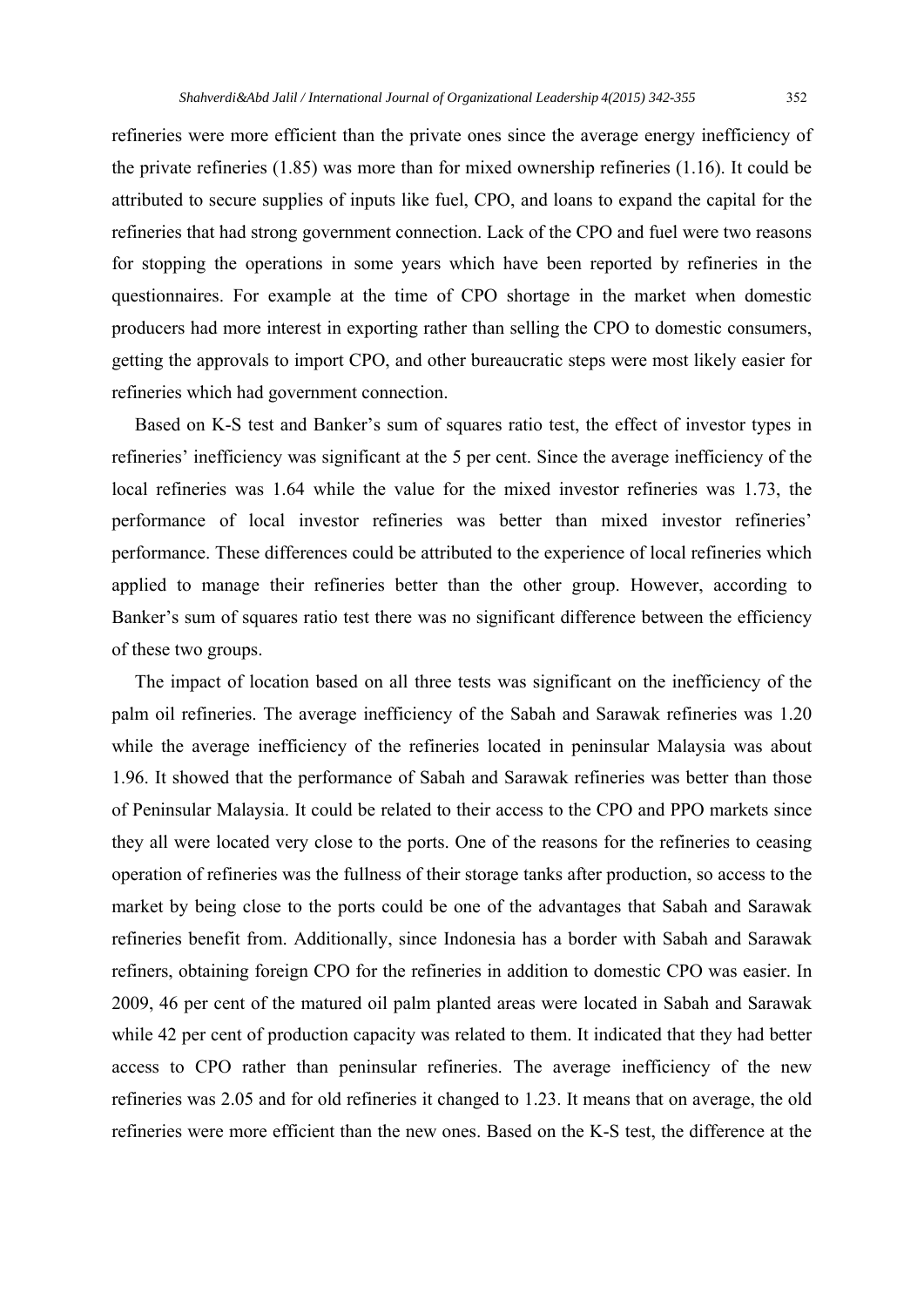5 per cent was significant. But, Banker's sum of squares ratio tests did not support the hypothesis of a significant difference between the inefficiency of the old and new refineries.

 The average inefficiency rate of Sabah and Sarawak refineries in 2001 and 2002 was 1.12 while this amount was 1.21 in the other years of the investigated period. It means that the inefficiency of the refineries decreased due to the export tax cut for CPO. The result of the Banker's sum of squares ratio test supported the hypothesis of a significant difference between inefficiency of the refineries under trade liberalization, although the K-S test did not support this hypothesis.

 From trade liberalization dimension, rationalization under new reformed tariff attempts to increase the efficiency of industry through eliminating inefficient firms or encouraging them to be more efficient. In such a situation, trade liberalization does produce positive results theoretically. Globerman (1990) indicated that free trade stimulates competition and therefore leads to more efficiency. Similarly, we can conclude that rationalization took place in Sabah and Sarawak refiners in years 2001 and 2002 and this has encouraged refineries to be more efficient.

# **Conclusion**

Most of the studies related to efficiency and the factors that affect it applied Tobit or OLS approaches. In this study, the factors that we considered were all polarized. Hence, instead of using dummy variables in OLS or Tobit methods to investigate the effects of these factors, we applied Banker's method (1993, 1995). Furthermore, there are relatively few studies in manufacturing where they considered vertical integration and liberalization effects on the efficiency.

 Ranking these factors based on the degree of their significance, the most important one that had effects on the efficiency was location, and this has been confirmed by all three tests. The weak factors such as experience, fringe investment, and integration were accepted by K-S test. The other factors of ownership and liberalization were ranked between these two groups since their significance were confirmed based on two out of three tests.

 In sum, performance of Sabah and Sarawak refiners was better than peninsular refineries since they had better access to input and output markets. Non-integrated refineries had much better performance than integrated refineries. Government joint ventures had a positive impact on the efficiency of refineries, since it can be concerned to ensure a secure supply of inputs. Local refineries were more efficient than the refineries that are joint ventures between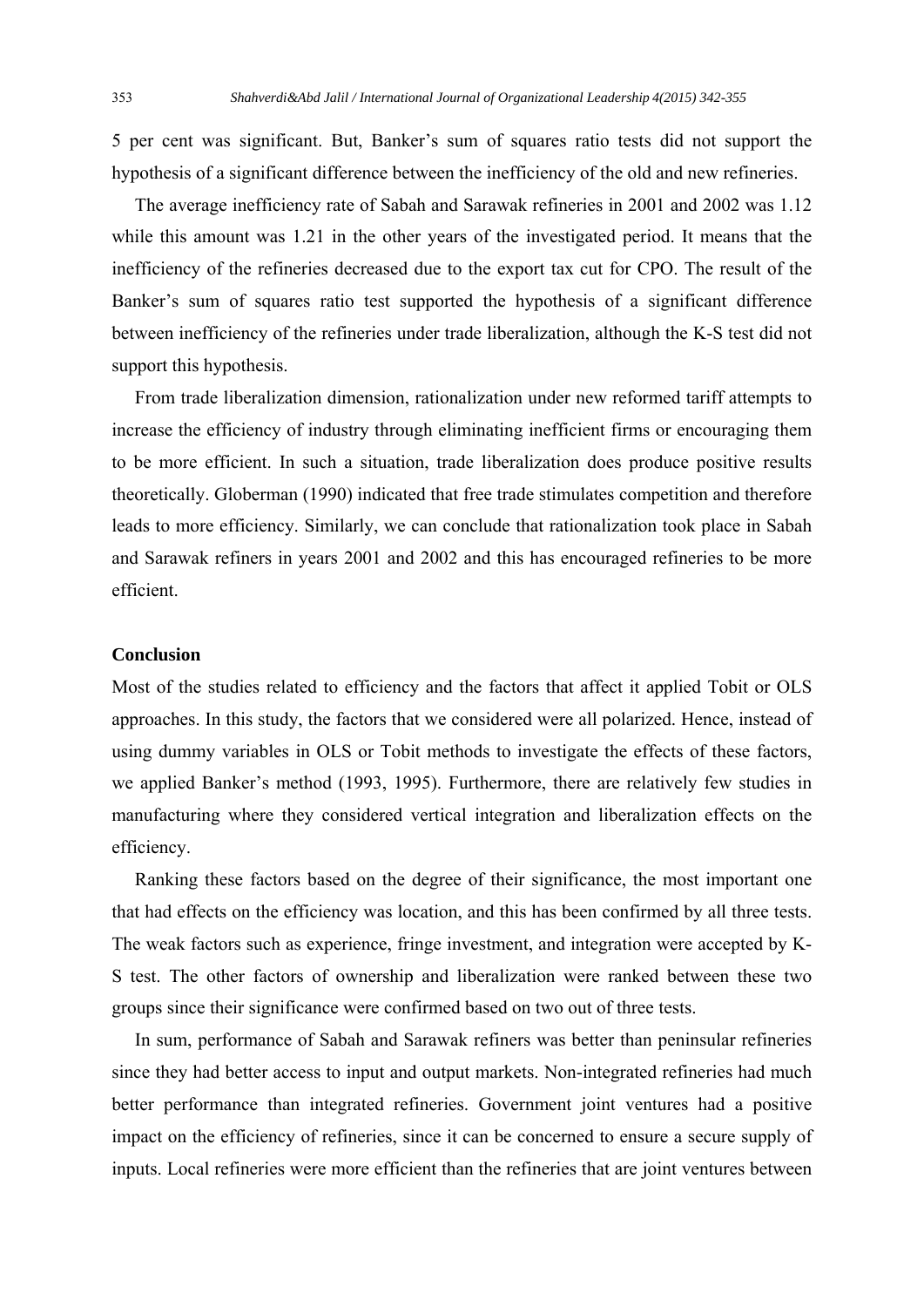local and foreign investors. CPO export tax cut by Malaysia had a positive impact on technical efficiency of the refineries by increasing the competition. The non-integrated refineries had better performance than integrated ones, since the integrated refineries could choose between CPO process and export when the price difference between CPO and PPO was very low. The government-link refineries had a positive impact on efficiency, since it might be able to secure the supply of inputs easier than the others. In addition, the local refineries had better efficiency than the refineries owned foreign investors. This could be related to the experience of local refineries relative to those of foreign ownership. Malaysia's government's export tax cut had a positive impact on technical efficiency of refineries through an increase in competition. So the government of Malaysia can consider the effects of these factors at the time of awarding licenses to applicants who are interested in establishing new refineries in order to reduce the presence of inefficiency in the palm oil refining industry.

### **References**

- Andersen, P., & Petersen, N. C. (1993). A procedure for ranking efficient units in data envelopment analysis. *Management science*, *39*(10), 1261–1264.
- Banker, R. D. (1993). Maximum likelihood, consistency, and data envelopment analysis: A statistical foundation. *Management science*, *39*(10), 1265–1273.
- Banker, R. D., & Chang, H. (1995). A simulation study of hypothesis tests for differences in efficiencies. *International Journal of Production Economics, 39*(1/2), 37–54.
- Banker, R. D., & Chang, H. (2006). The super-efficiency procedure for outlier identification, not for ranking efficient units. *European Journal of Operational Research, 175*(2), 1311–1320.
- Banker, R. D., Janakiraman, S., & Natarajan, R. (2004). Analysis of trends in technical and allocative efficiency: An application to Texas public school districts. *European Journal of Operational Research, 154*(2), 477–491.
- Bosetti, V., Cassinelli, M., & Lanza, A. (2004). *Using data envelopment analysis to evaluate environmentally conscious tourism management*. Paper presented for the Conference Tourism and Sustainable Development, Chia Sardegna.
- Buckley, P. J., Cross, A. R., & Horn, S. A. (2012). Japanese foreign direct investment in India: An institutional theory approach. *Business History, 54*(5), 657–688.
- Chandra, P., Cooper, W. W., Li, S., & Rahman, A. (1998). Using DEA to evaluate 29 Canadian textile companies: Considering returns to scale. *International Journal of Production Economics, 54*(2), 129–141.
- Chung, K. (2015). Foreign debt, foreign direct investment, and volatility. *International Economic Journal, 24*(2), 171–196.
- Dios-Palomares, R., & Martinez-Paz, J. M. (2011). Technical, quality, and environmental efficiency of the olive oil industry. *Food Policy, 36*(4), 526–534.
- Globerman, S. (1990). Trade liberalization and competitive behavior: A note assessing the evidence and the public policy implications. *Journal of Policy Analysis & Management, 9*(1), 80–88.
- Gordon, A. (2014). Reverse flow foreign investment: Colonial Indonesia's investment in metropolitan countries. *Journal of Contemporary Asia, 44*(1), 108–124.
- Gregor, R. J. (2008). Interdisciplinary vertical integration: The future of biomechanics. *Quest, 60*(1), 31–44.
- Guo, H., Bandyopadhyay, S., Kenneth Cheng, H., & Yang, Y. C. (2010).Net neutrality and vertical integration of content and broadband services. *Journal of Management Information Systems, 27*(2), 243–276.
- He, H., & Weng, Q. (2012). Ownership, autonomy, incentives and efficiency: Evidence from the forest product processing industry in China. *Journal of Forest Economics, 18*(3), 177–193.